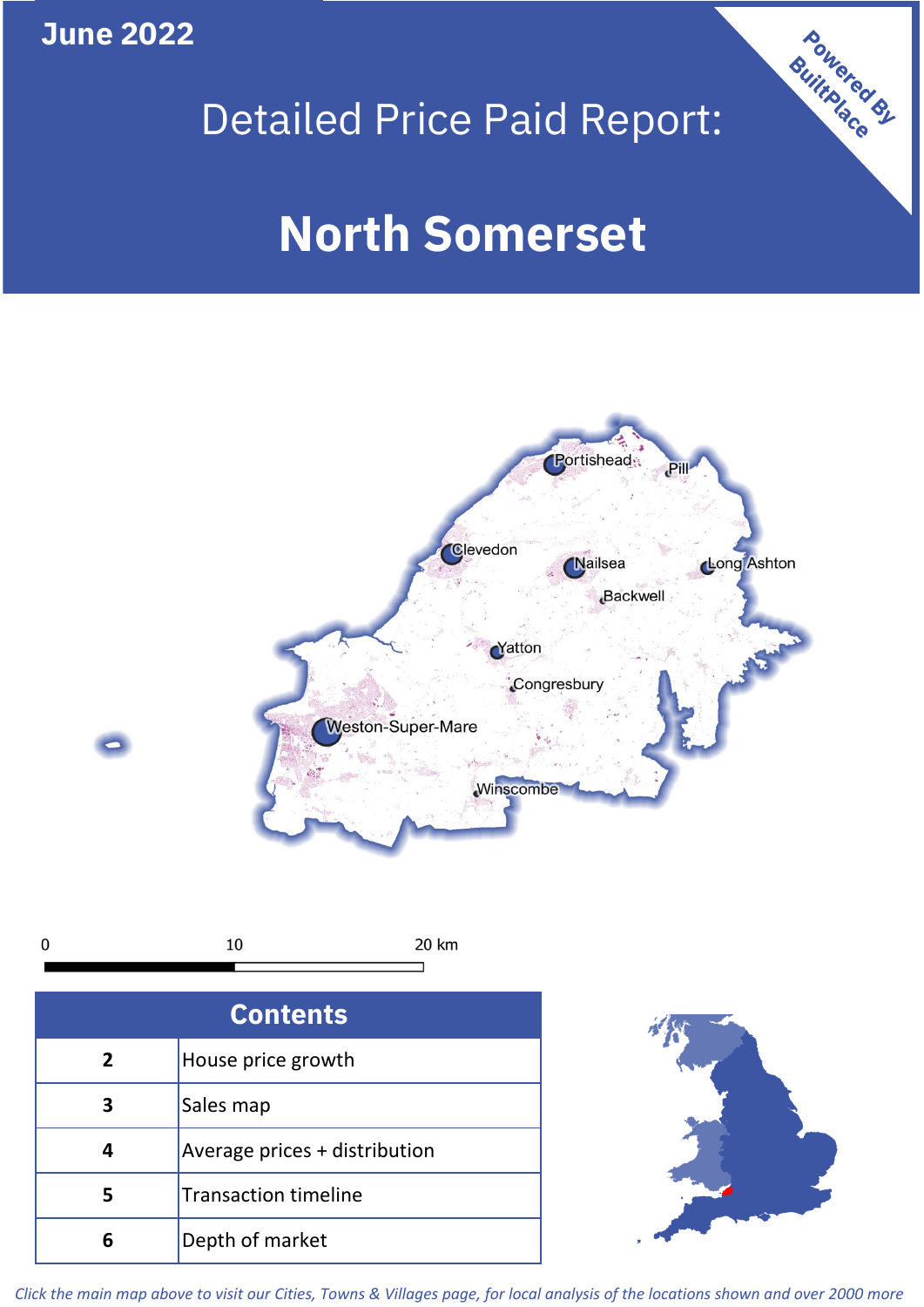### **Headline Data**

|                     | <b>Current level</b> | 3 month  | <b>Annual</b> | 5 year  | 10 year |
|---------------------|----------------------|----------|---------------|---------|---------|
| <b>House prices</b> | £321,326             | 4.0%     | 11.5%         | 30.3%   | 69.0%   |
| <b>Transactions</b> | 4,197                | $-10.6%$ | 21.2%         | $-3.2%$ | 32.2%   |

# **House Price Growth (April 2022 data)**

#### *Annual Change in House Prices*



House prices in North Somerset grew by 11.5% in the 12 months to April 2022 (based on 3-month smoothed data). By comparison national house prices grew by 10.7% and prices in the South West grew by 12.3% over the same period.

North Somerset house prices are now 53.4% above their previous peak in 2007, compared to +49.0% for the South West and +52.9% across England.



#### *Year-To-Date Change in House Prices, December to April*

Local prices have grown by 4.9% in 2022 so far, compared to growth of 1.7% over the same period last year.

#### *Source: OS OpenData; UK House Price Index (Contains HM Land Registry data © Crown copyright)*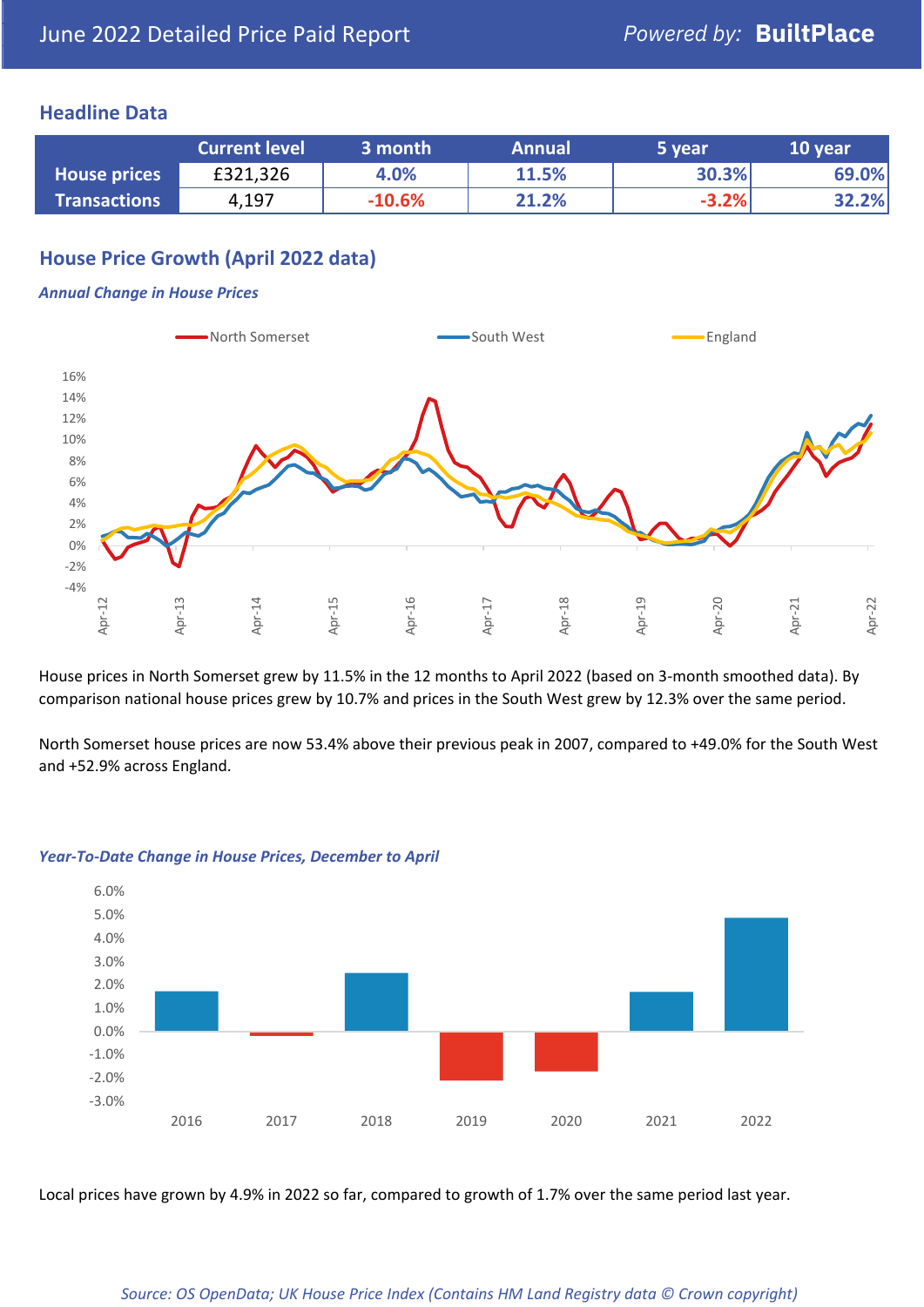# **House Price Map**

### *12 months to April 2022*



*Each point is one postcode, coloured by the average value relative to all sales in this local authority (price bands are LA-specific quintiles).*

# **Map Key**

| Min      | <b>Max</b> |                            |
|----------|------------|----------------------------|
| Up to    | £195,000   | 1st quintile / lowest 20%  |
| £195,000 | £253,000   | 2nd quintile               |
| £253,000 | £315,000   | 3rd quintile               |
| £315,000 | £422,000   | 4th quintile               |
| £422,000 | and over   | 5th quintile / highest 20% |
|          |            |                            |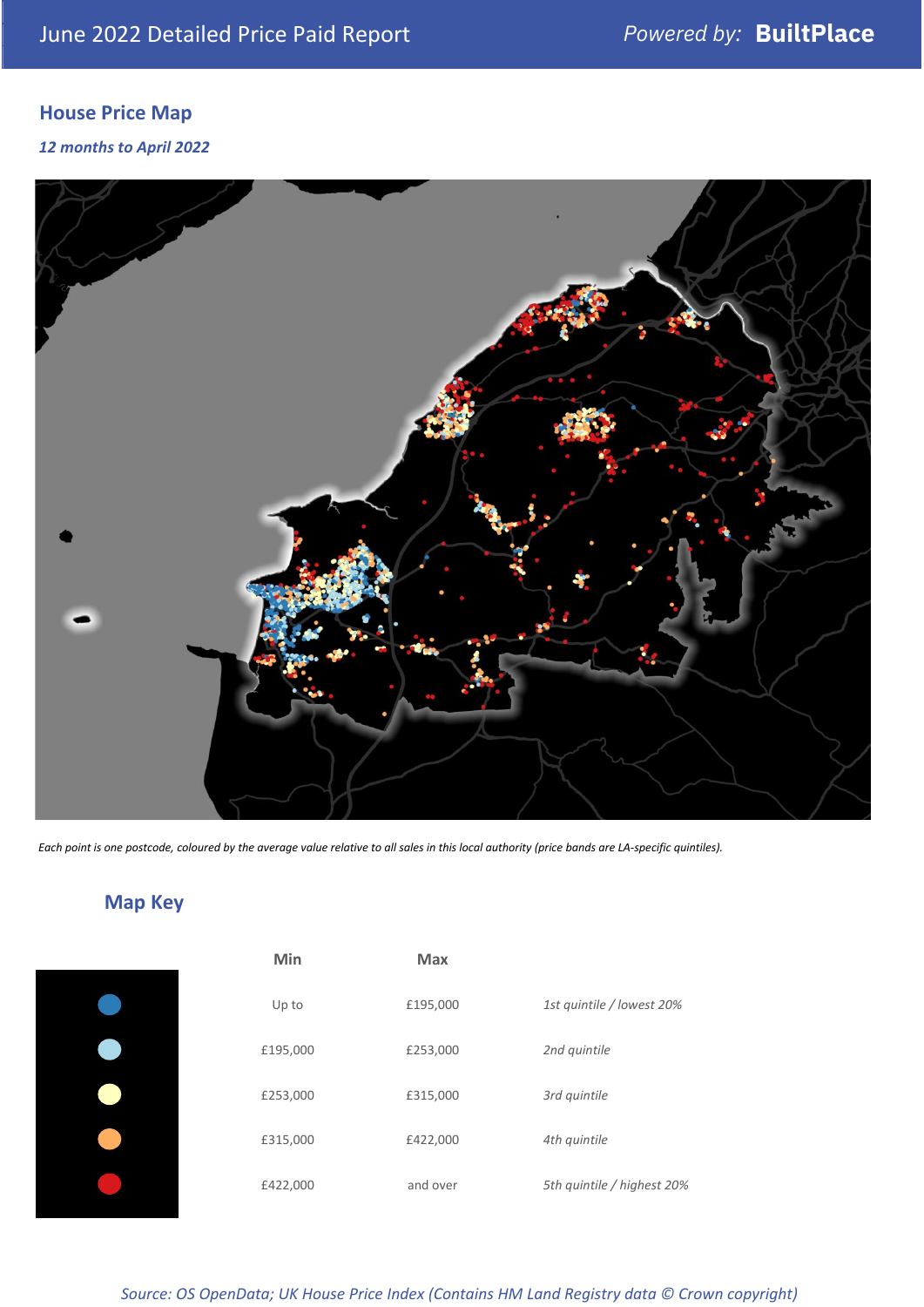# **Average House Price by Property Type**

### *12 months to April 2022*



|                 | <b>New</b> | <b>Second hand</b> |  |
|-----------------|------------|--------------------|--|
| <b>Flat</b>     | £219,246   | £194,622           |  |
| <b>Terraced</b> | £304,735   | £262,929           |  |
| Semi-detached   | £306,431   | £314,369           |  |
| <b>Detached</b> | £417,472   | £492,112           |  |

### **House Price Distribution by Year**

*All properties, by price band and calendar year (2020 = year to date)*

|                    | 1997 | 2002 | 2007 | 2012 | 2017 | 2019 | 2020 |
|--------------------|------|------|------|------|------|------|------|
| <b>Under £100k</b> | 82%  | 38%  | 5%   | 6%   | 3%   | 2%   | 2%   |
| £100-200k          | 16%  | 47%  | 51%  | 51%  | 32%  | 18%  | 16%  |
| E200-300k          | 1%   | 11%  | 29%  | 27%  | 32%  | 33%  | 32%  |
| £300-400k          | 0%   | 3%   | 10%  | 10%  | 16%  | 22%  | 24%  |
| £400-500k          | 0%   | 1%   | 4%   | 3%   | 8%   | 12%  | 11%  |
| <b>£500k-1m</b>    | 0%   | 0%   | 2%   | 3%   | 7%   | 12%  | 13%  |
| £1-2m              | 0%   | 0%   | 0%   | 0%   | 0%   | 1%   | 1%   |
| <b>Over £2m</b>    | 0%   | 0%   | 0%   | 0%   | 0%   | 0%   | 0%   |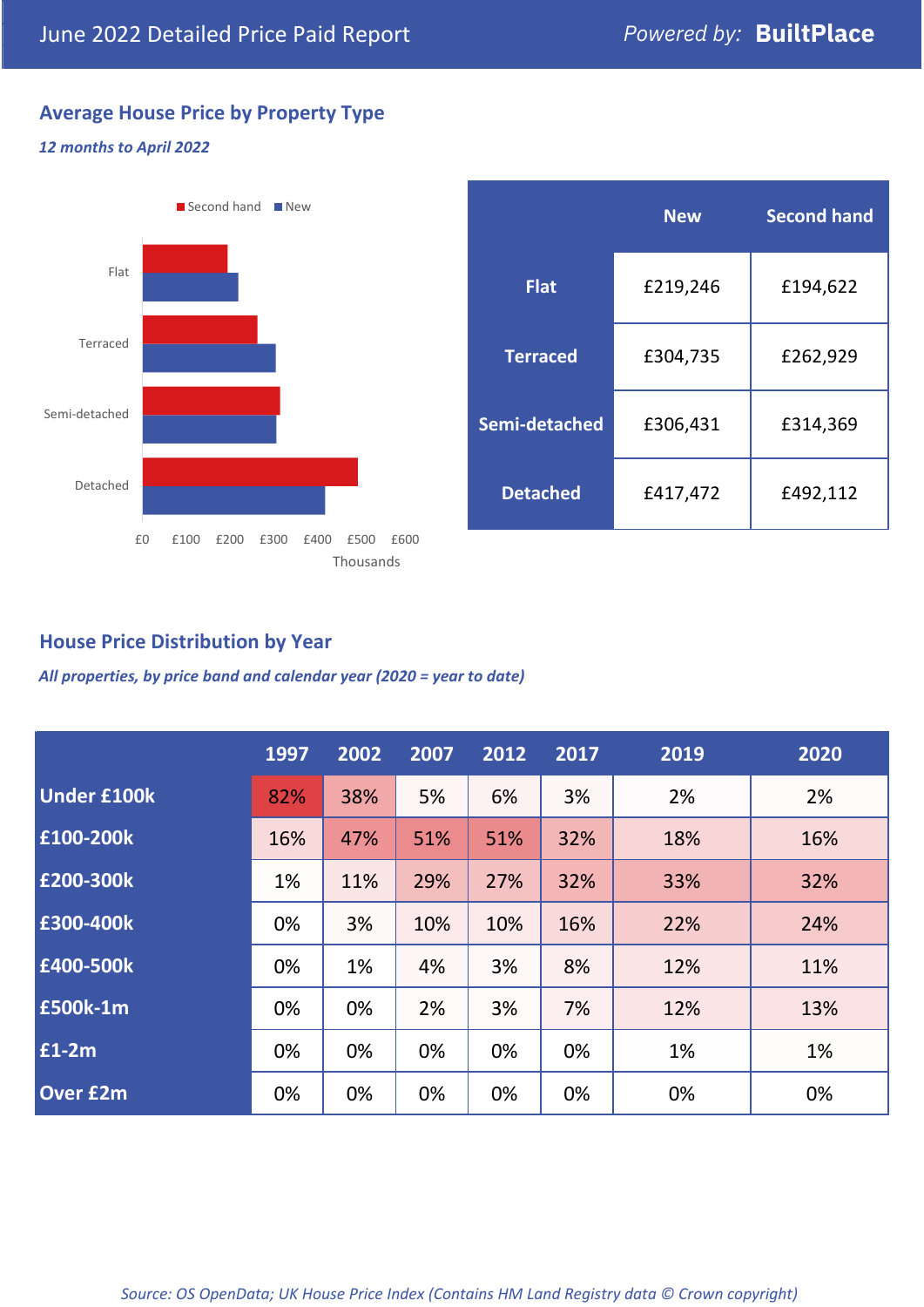# **Transactions (February 2022 data)**

*Annual Transactions, Indexed (2001-05 average = 100)*



There were 4,197 transactions in North Somerset during the 12 months to February 2022. This is 76% of the average from 2001-05 and suggests activity is below pre-downturn levels.

Transactions in North Somerset have fallen by 5.5% since 2014, compared to changes of -8.3% for South West and -7.7% for England.



### *Cash and New Build Sales as % of Total, by Year*

*Note: The data on this page EXCLUDES transactions identified as transfers under a power of sale/repossessions, buy-to-lets (where they can be identified by a mortgage), and transfers to non-private individuals - i.e. it comprises only Land Registry 'A' data.*